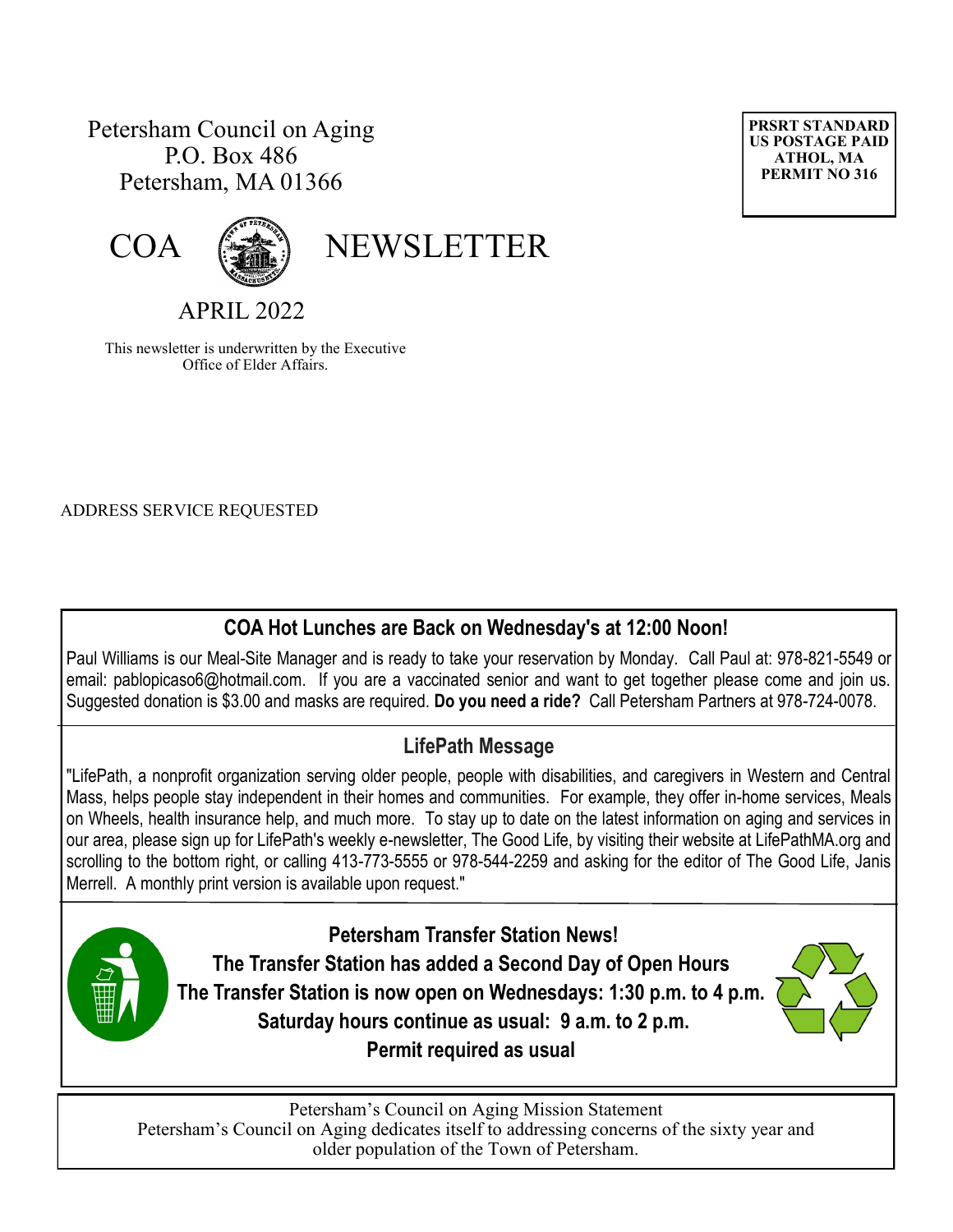# **PETERSHAM EVENTS AND NOTICES**

## **Petersham Art Center**

**Katie Locke** will give a class on **Ukrainian Egg Decorating**

**Date:** Saturday, April 2nd **Time:** 10:00 a.m. to Noon

**Cost:** \$10. Members / \$30. Non-members with Materials Fee of \$5. paid directly to the instructor.

Ages: Teen - Adult Register early ~ Class size is limited!

**To register:** Contact Chris at: [ceaton@massaudubon.org](mailto:ceaton@massaudubon.org)

## **COA Monthly Foot Clinic held in Lower Petersham Town Hall**

*Clients must bring their own towels. Masks Required.* Each person pays \$5.00 at the appointment.

Appointments are required and are available from 9 a.m. until 10:15 a.m.

*2022 Dates: April 7, May 5, June 2, July 7, August-no clinic, Sept. 1, Oct. 6. Nov. 3, Dec. 1*

For Questions or Appointments: Contact Marilyn Fisher at: 978-724-3223; or by email: fishermarilyn47@yahoo.com

## **Petersham Memorial Library**

The library is now open for masked browsing. Our hours are:

Tuesdays 10-5; Wednesdays 2-7; Fridays 2-5; and Saturdays 9-1

If you prefer curbside pick-up, please call us at 978-724-3405 during operating hours to arrange with a librarian.

### **Community Read ~ Walk and Discussion with Lydia Mapes, Author of** *Witness Tree*

Join us for a walk and discussion with Lydia Mapes, author of *Witness Tree* on **May 22.** In *Witness Tree*, environmental reporter Lynda Mapes takes us through her year living with one red oak at the Harvard Forest right here in Petersham. Program sponsored by EQuAL (East Quabbin Association of Libraries). Copies of *Witness Tree* available to check out.

## **Congregational Church Take Out Dinner**

**What:** Lasagna half pans **Where:** Congregational Church - 21 North Main St.

**When**: Saturday, April 9th. **Includes:** Half steamed pans of either vegetarian or meat Lasagna Also will be offering single servings for those who do not want a half pan (cooked & cooled). Ask for price when reserving. **Pick-up Time**: 5:30 p.m. **Price**: \$25.00 per half pan Reservations a must! **Call:** Janice Olson: 978-724-3362

# **COA BOARD NOTES**

- The COA **Board met** on March 14, 2022 at 10:00 a.m.
- The February 24, 2022 **Board Meeting Minutes** were read and approved.
- **Treasurer's Report** was read and approved.
- **Enrichment Programs:** No enrichment programs are scheduled at this time.
- **Health Programs:** The Foot Clinic has openings for new clients. See above information.
- Fitness Programs: Chair Yoga, Floor Yoga & Tai Chi are going well. New participants welcome.

### **Discussions:**

- **(1)** Kay welcomed Cynthia Crosson as new Board member.
- **(2)** Kay stated there were just 50 responses to the "Age Friendly Survey" sponsored by AARP and distributed by LifePath.
- **(3)** As a follow-up to a discussion at the last meeting, Sheila reported that the Town is now installing more railings in front of Town Hall to facilitate accessibility.
- **(4)** Kathy is coordinating plans for a COA bus trip to the Big E, or a WooSox game, or both. Kathy suggested different dates and price options provided by Silver Fox Bus Company.
- **(5)** Kathy reported on the upcoming 'Technology Day." Twelve people have signed up for support.
- **(6)** Pam announced that LifePath's annual Walkathon will take place in Greenfield on May 7th.

## *The next Board meeting will be on:*

*Monday, April 11, 2022 at 10 a.m. in the Town Hall.*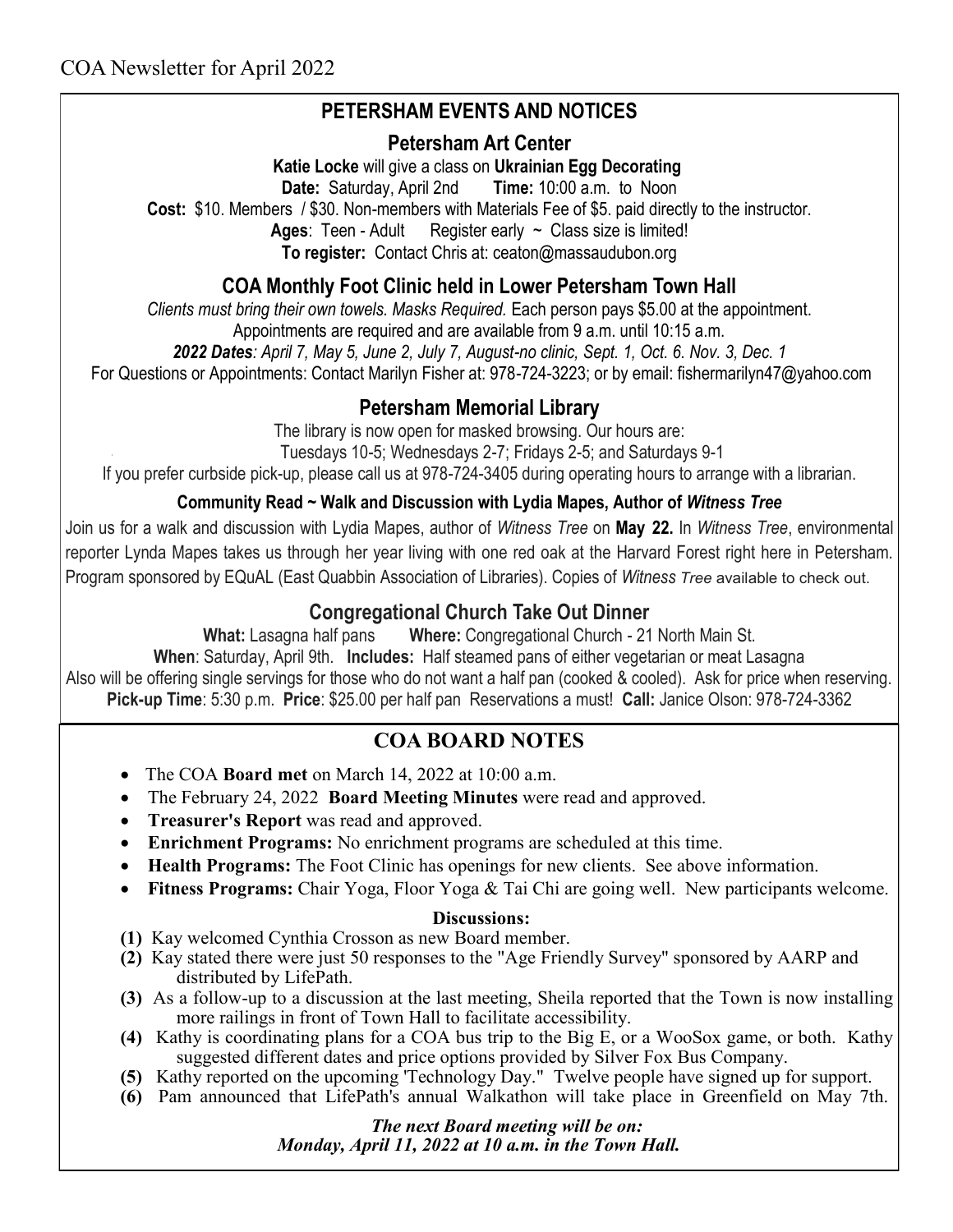## **Petersham Partners**



**Does the yard need a bit of sprucing up for spring? Ready to get the summer lawn furniture out? Our volunteers are ready to help with all sorts of home assistance.** 

**Do you need a ride for an appointment? Our vaccinated volunteers are standing by ready to drive. How about a visit from someone to help with some paperwork tasks? Volunteers are here!** 

**Call 978-724-0078 with questions or requests. Think spring!!**

## **JOKES**

**How do you get an astronaut's baby to sleep? You rocket! When you look really closely, all mirrors look like eyeballs. What's an astronaut's favorite part of a computer? The space bar. Did you hear about the kidnapping in the park? They woke him up Parallel lines have so much in common. It's a shame they'll never meet. Why did it take so long for the pirates to learn the Alphabet? They got stuck at C. What did the left eye say to the right eye? Between you and me, something smells. Why did God make only 1 Yogi Bear? Because when he tried to make a second one he made a Boo-Boo. What is the difference between a Fenway Frank & a Yankee Hot Dog? You can order a Fenway Frank in October.**

#### **Where to Find Hidden Cash**

*If you are clearing out a loved one's house, check these spots first*

The urge to stash money at home for emergencies is a common one.

If you are helping a family member downsize, be sure to check these places for cash or valuables.

- **Toilet Tanks**: Look for a jar filled with cash or jewelry. Also make sure nothing is taped inside the lid.
- **Freezers**: Gold coins frozen in ice and plastic zipper bags filled with cash have been found.
- **Bookshelves**: Check for hollowed out bibles or dictionaries. Then shake every book, where money has been found.
- **Pantries**: Look inside cereal boxes, flour bags, and coffee cans.
- **Under Floorboards**: Check for loose boards under throw rugs, new nails, and loose wall to wall carpet.
- **Old Trunks**: Steamer trunks have compartments built into them, check under the lining and look for a false bottom.
- **Closets**: Go through every piece of clothing and every box. Money has been found inside pockets & in shoe boxes.
- **Drawers**: Women's vanities usually have one drawer with a false bottom to hide jewelry.

Adapted from: *Keep the Memories, Lose the Stuff,* by Matt Paxton Published by: Penguin and AARP

# **COA SPONSORED SPRING YOGA, and T'AI CHI CLASSES**

**T'ai Chi and Chair and Floor Yoga Classes are being held in The Town Hall. Kay Berry is the coordinator. If you have questions, call 978-724-6610 or email: PshamCOA@gmail.com**

**T'ai Chi classes with Valerie & Nick Wisnewski are held on Wednesdays from 4:30 to 5:30 p.m.** 

April 6, 13, 20 and 27 Suggested Donation: \$5.00

**Chair Yoga classes with Loren Magruder are held on Wednesdays from 10 to 11 a.m.**

April 6, 13, 20 and 27 Suggested Donation: \$7.00

**Floor Yoga classes with Loren Magruder are held on Tuesdays from 10 to 11 a.m.**

April 5, 12, 19 and 26 Suggested Donation: \$7.00

**Participants are asked to email or call if you are interested in attending**. **Email is [PshamCOA@gmail.com](mailto:PshamCOA@gmail.com) or phone Kay Berry at 978-724-6610.** 

Fitness, Yoga, and T'ai Chi classes are sponsored by the Petersham Council on Aging and are underwritten by the Executive Office of Elder Affairs.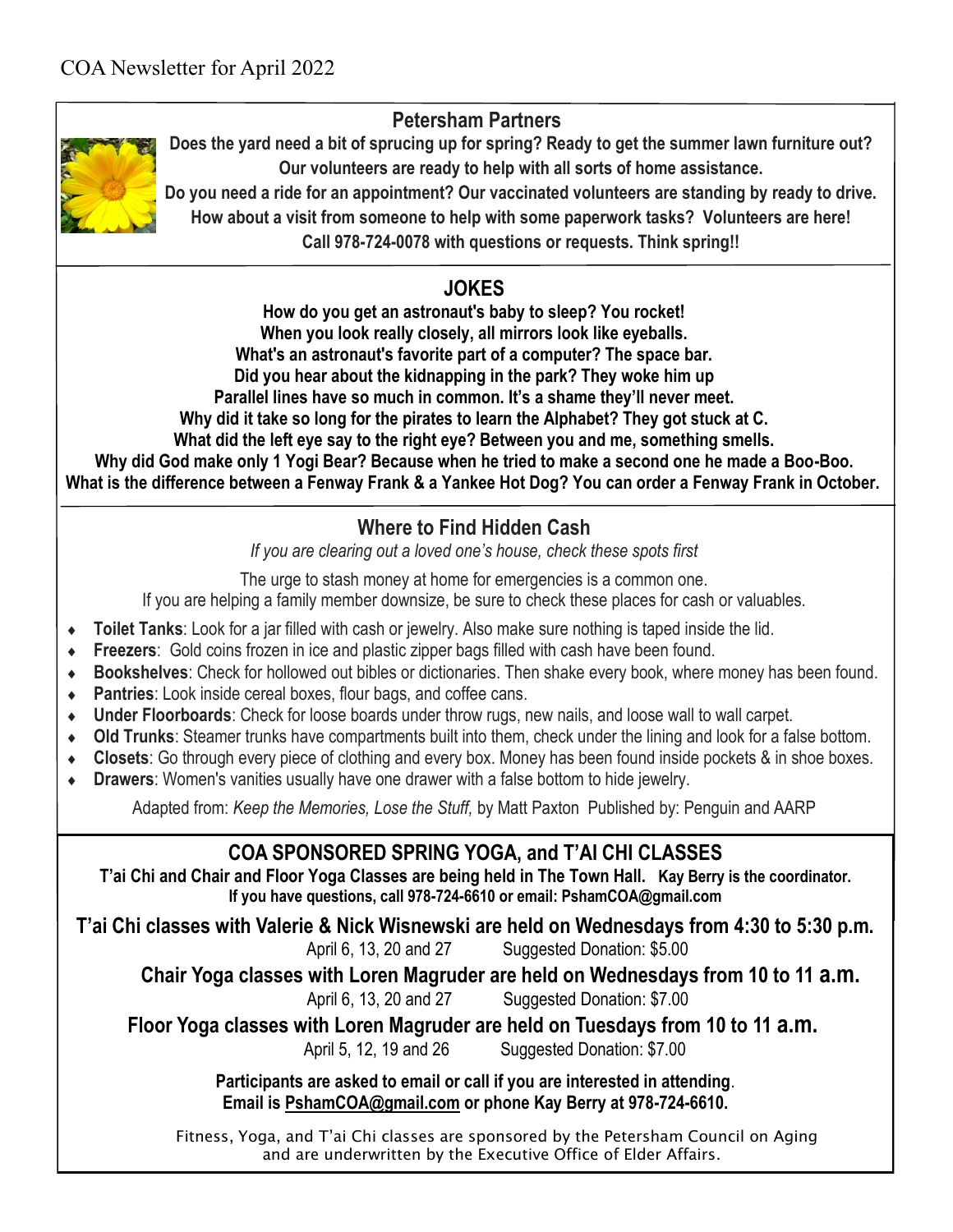## **Elder Protective Services Program**

Everyone has the right to be safe. Sometimes elders are at risk for physical or emotional injury or are at risk due to selfneglect. The Protective Services Program can help.

### **What is Elder Abuse?**

Massachusetts law (MGL Ch. 19A, Sec. 14-26) defines elder abuse as acts or omissions resulting in serious physical, sexual or emotional injury or financial loss to an adult age 60 or older.

### **Elder Abuse Includes:**

Physical, sexual and emotional abuse; Caretaker neglect; Financial exploitation; and Self-neglect

### **What is Elder Protective Services?**

Protective Services is for those experiencing abuse or neglect by others or for elders who may be unsafe because of an inability to care for themselves.

### **How do I Report Elder Abuse?**

Anyone may report suspected cases of abuse. All calls and the identity of the reporter are confidential. Elder Protective Services 24/7 Hotline: 1-800-922-2275. If you are concerned about an older adult (age 60 or older), and have reason to believe they are a victim of elder abuse, neglect, self-neglect or financial exploitation, call the Massachusetts-based Elder Abuse Hotline at 1-800-922-2275, or file a report online at: [www.mass.gov/report-elder-abuse.](https://www.mass.gov/report-elder-abuse)

Every community in Massachusetts is covered by a designated Protective Service Agency, including LifePath. All reports will be referred to and handled by the designated Protective Service Agency. The agency will determine if an investigation is warranted and if so investigate the situation and determine the best course of action to alleviate the risk. All calls are confidential.

LifePath's Protective Services Program handles reports in Franklin County or the North Quabbin area which includes Athol, Petersham, Phillipston and Royalston. LifePath also provides Elder Protective Services in Berkshire County through the Berkshire Elder Protective Services office.

### **AARP's new Book, 'The Whole Body Reset", shows why protein is the secret to better health. By: Stephen Perrine Source: AARP Bulletin, March 2022**

Studies show that older adults need at least 25 to 30 grams of protein at a time to stimulate the same muscle-building process that a young person can get from just a couple of eggs. The human body is constantly breaking down and building up muscle. But when the destruction of muscle outstrips its rate of repair over the long term, that eventually leads to loss of muscle tissue. The less muscle we have the more fat we gain. Muscle not only burns more calories, but it helps to control blood sugar. Muscle loss has been linked to increased risk of diabetes, cancer, heart disease, Alzheimer's and a compromised immune system.

### **How to Preserve Muscle at Age 50+**

- Eat at least 25 grams of protein (for women) or 30 grams of protein (for men) at every meal, especially breakfast.
- Eat colorful fruits & vegetables at every meal & snack. Studies show that the more inflammation-fighting produce you eat, the more muscle you retain as you age.
- Up your fiber intake with whole grains and legumes. A poll of dietitians found that beans, lentils, and split peas were the most recommended fiber sources.
- Try strength training. Studies show when people in their 60s mix protein rich meals with resistance exercise, their bodies respond as though they were in their 20s.

## **Quotables**

**"If the last two years have taught us anything, it's to cherish our relationships" —- Billie Jean King**

**"Making friends later in life is really rare, and really rewarding" —- Bruce Springsteen**

**"Gratitude is the antidote to fear, and there is always something to be thankful for." —- Singer/actress Rita Wilson**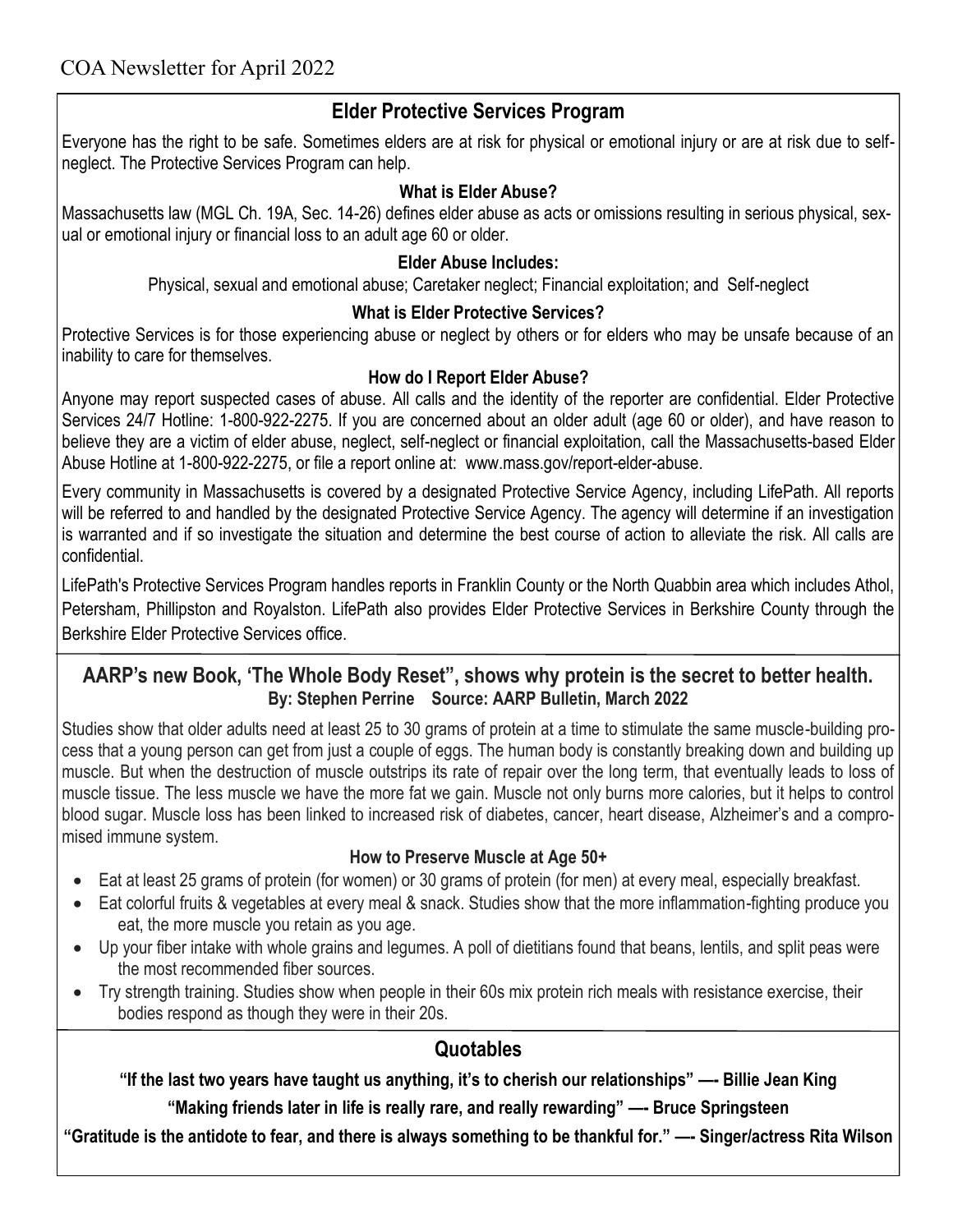# **Dear LifePath Community Partners**

In just about 2 months, LifePath's Walkathon will celebrate 30 years of bringing together community members whose efforts provide for older adults, individuals with disabilities, and caregivers served by our agency. Each year we are so proud of this effort that is anchored in goodwill for LifePath and the work we do. Information: lifepathma.com (under events).

 **Please join us for: The All Together Now Festival Celebrating LifePath's 30th Annual Walkathon** *Saturday, May 7, 10 a.m. to 1 p.m. LifePath's office, 101 Munson Street, Greenfield*

# **EGGS – VILLAIN OR HERO?**

Over the years, I'm sure you've heard many discussions about eggs and if they are healthy or not. Most of the time, the discussion is in reference to cholesterol. Current research on dietary cholesterol and eggs continues to grow and shows that eggs can be a part of a healthy diet. The 2020 Dietary Guidelines advisory committee includes in their report that, "The way the eggs are prepared may have more to do with heart disease than the cholesterol that is contained in them". For example, do you eat your eggs fried with bacon or sausage, accompanied by white toast with butter and home fries smothered with cheese? Eating your eggs this way may play more of a role in heart disease risk than the eggs themselves. Together, all these foods increase your intake of saturated fat, and it's the saturated fats that increase your risk of heart disease. A healthier option would be a hard-boiled egg or an egg scrambled in a non-stick pan, with added vegetables or salsa, and served with whole wheat toast.

Eggs are considered a nutrient-dense food. One egg contains vitamins and minerals, essential amino acids, 7 grams of protein, approximately 80 calories, and they are inexpensive compared to other meat or other protein sources. They are easy to prepare and keep you feeling full longer than a pancake or a piece of toast. So can you eat eggs? The answer is yes, in moderation and prepared the right way. Try to avoid the extra saturated fats, including the butter, cheese, and high fat processed meats including bacon and sausage.

Are there other satisfying breakfast or snack choices that won't impact your cholesterol? Consider oatmeal, berries, low fat plain yogurt, egg whites, fruits, nuts, avocado, or peanut butter on whole wheat toast. If you don't have time to prepare oatmeal, a hard-boiled egg is a much better choice than a bagel with cream cheese! Remember, it's about your dietary balance in total.

EASTER is around the corner and many traditions involve dying or coloring eggs, then hiding and hunting for them. Please consider these safety tips and avoid eating those colored eggs if they are not refrigerated.

- When purchasing raw eggs, make sure they are not cracked or dirty.
- Raw eggs may have Salmonella or other bacteria. Wash your hands with warm water and soap before handling eggs and at every step of egg preparation.
- Be sure to keep them refrigerated until it's time to cook them.
- When decorating eggs, be sure to use a food-safe dye and work with chilled, hard-cooked eggs.
- If you color your eggs and you want to eat them, they should be refrigerated after coloring.
- If dyed eggs will be part of your table centerpiece or decorating, or used for an egg hunt, those eggs should be discarded after the event.
- Refrigerated, un-cracked hard boiled eggs will stay fresh for one week.
- Do not eat eggs that have been cooked and out of the refrigerator for more than 2 hours.
- Store eggs in their original carton on a shelf in the refrigerator (not in the door) and use them within 3 weeks for the best quality.
- For best results with hard-cooked eggs, buy the eggs 1 week in advance and refrigerate them.
- Eggs can be "too fresh" to peel easily.

Source: LifePath/ through UW Extension.org